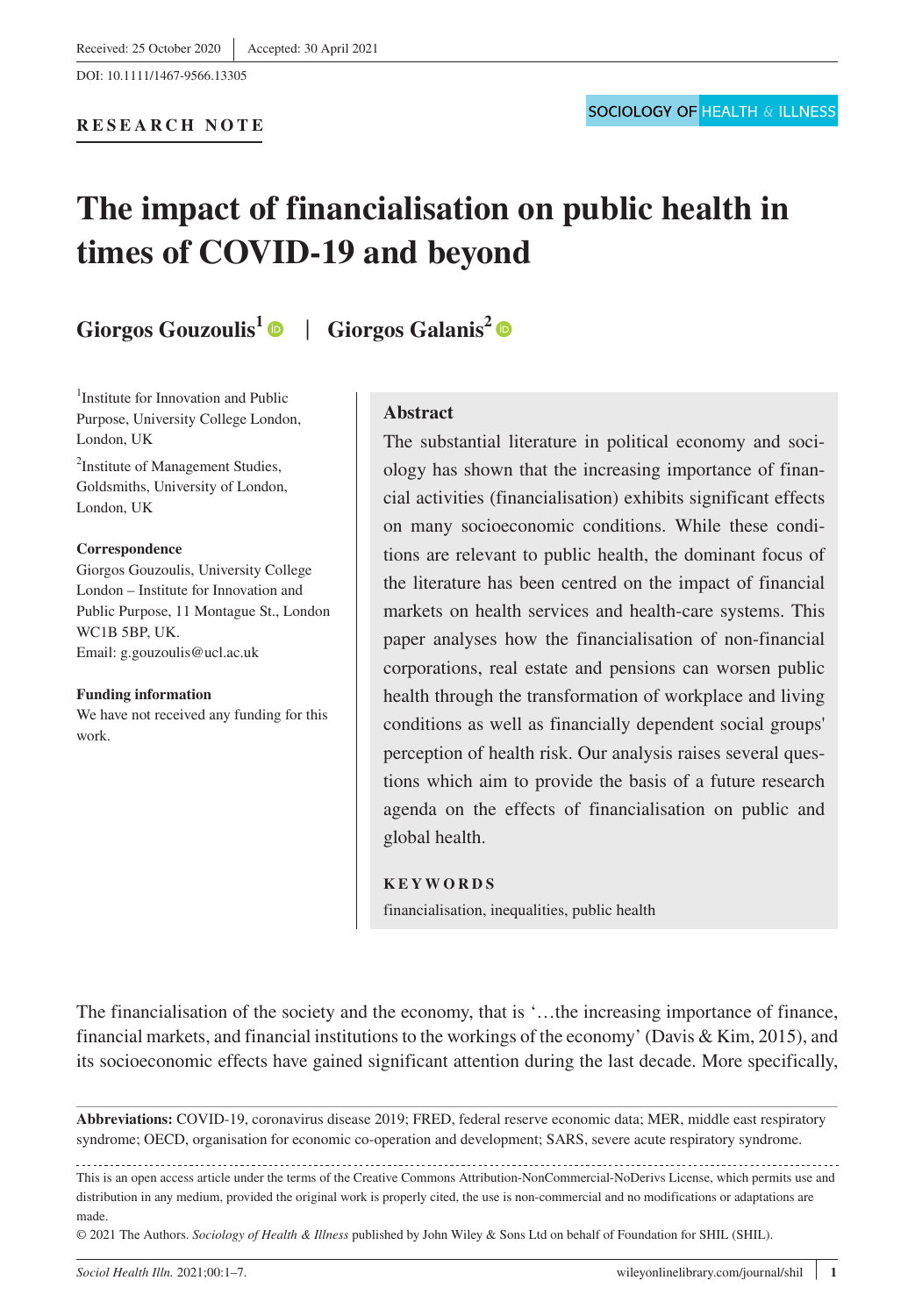financialisation can be defined as the increased dominance of financial institutions and motives over the scope and priorities of traditional non-financial sectors of the economy as well as ordinary people (Martin, 2002). Sociologists (e.g. Carruthers & Kim, 2011; Dwyer, 2018; Keister, 2002; Krippner, 2005; Volscho & Kelly, 2012), as well as political economists (e.g. Epstein, 2005; Orhangazi, 2008; Stockhammer, 2017; van der Zwan, 2014), explore how financialisation influences different aspects of social and economic life, including employment relations and income inequality. Nonetheless, as Hunter and Murray (2019) claim, financialisation affects broader social conditions through shaping social institutions and subjectivities, which lead to new forms of social regulation.

It is well known that health and illnesses are affected significantly by social conditions, which vary across space and time (e.g. Galanis & Hanieh, 2021; Marmot et al., 2008; Weitz, 2001). Over the last 40 years, social conditions across the globe have been greatly influenced by different aspects of globalisation, neoliberalism and financialisation. While recent sociological research has studied several of the effects of neoliberalism – broadly speaking – and globalisation (e.g. Navarro, 2007; Schrecker, 2016; Sparke, 2017), the potential effects of financialisation on public health have been studied almost exclusively in terms of the financialisation of health-care system. Recent literature focuses on how global private equity funds' investments in health-care systems and the rise of various health-carerelated financial instruments have induced the marketisation of the sector, leading to worsening and more unequal health-care provision (Bailey et al., 2019; Hunter & Murray, 2019; Llewellyn et al., 2020; Rowe & Stephenson, 2016; Stein & Sridhar, 2018; Vural, 2017). The purpose of this article is to propose general research questions on the relationship between financialisation and public health outcomes by identifying key mechanisms related to the financialisation of non-financial corporations (NFCs), real estate, consumption and pensions.

# **FINANCIALISATION AND INEQUALITIES**

A growing sociological and political economy literature has shown that financialisation exhibits significant effects on many aspects of everyday life, like consumption patterns and housing affordability (Martin, 2002). Furthermore, these aspects affect social conditions which are relevant to health. Identifying and investigating these effects can provide new insights with regard to social determinants of health and, as a result, ways to improve public and global health. First, we show how the different dimensions of financialisation affect social and economic outcomes related to inequalities as well as subjectivities relevant to public health.

The first dimension of financialisation is the financialisation of NFCs. The financial liberalisation of the post-1980s period has induced NFCs either to finance real investment through private credit or rely heavily on market finance and external shareholders. Therefore, corporate debt ratios have increased significantly mainly to fund share repurchases to boost dividend payment under the pressure of shareholders. Most firms decrease other costs – mainly wages – to counterbalance the increases in overhead financial costs (Lazonick & O'Sullivan, 2000; Lin & Tomaskovic-Devey, 2013).

The second dimension of financialisation is the financialisation of real estate. Since the early 1980s, financial institutions have shifted their focus on financing assets and especially real estate (Aalbers et al., 2020). Consequently, many countries have experienced mortgage debt-fuelled real estate bubbles and major affordability crises, since private debt has financed purchasing existing real estate rather than building new (Kohl, 2020). Signing a household debt agreement entails a commitment to repay the debt plus interest within a predefined term. Consequently, over this period, individuals prioritise maintaining their employment to secure a steady flow of income rather than be more demanding in their negotiations over wages and working conditions. As reported by Sweet (2018),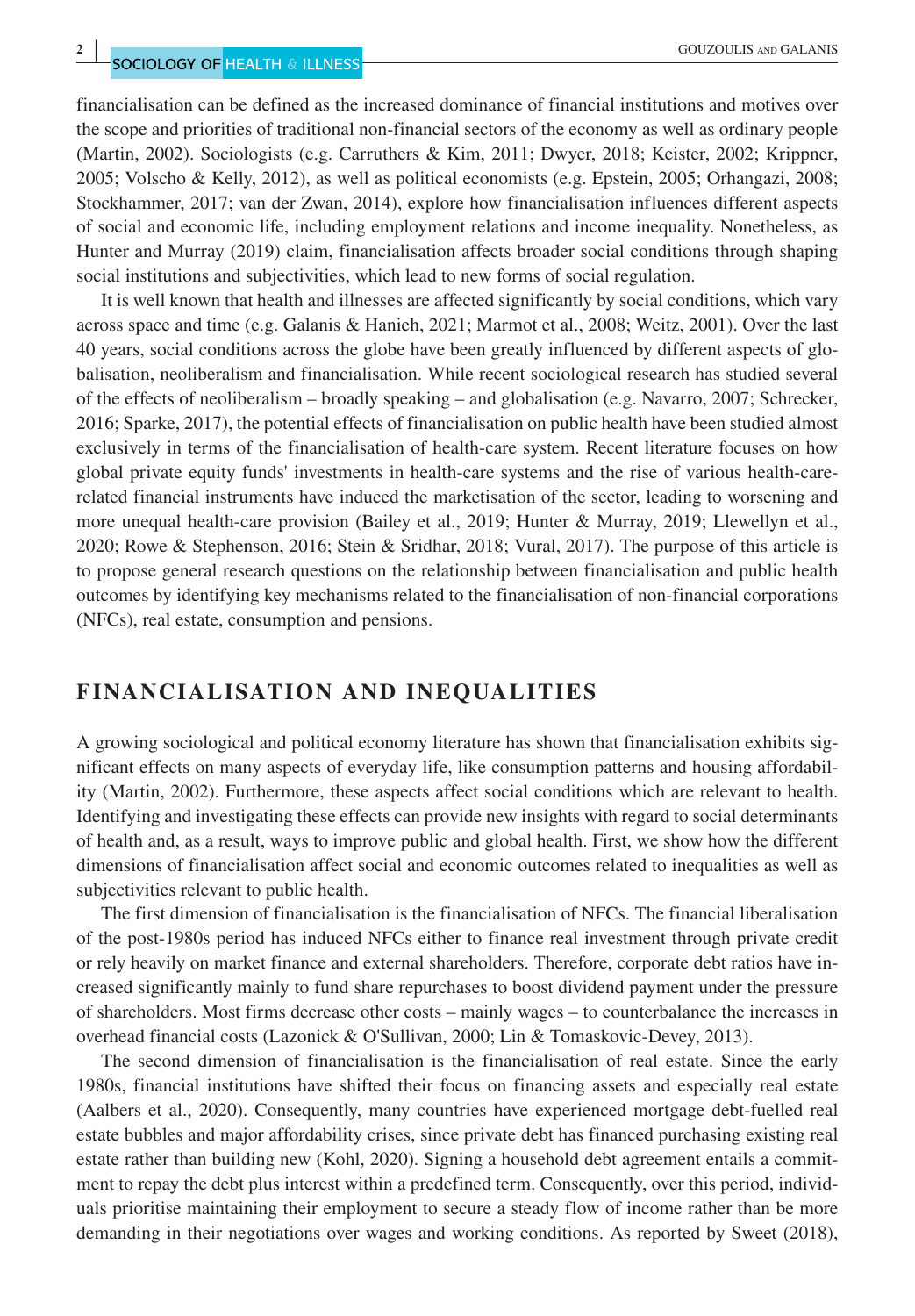neoliberal narratives have reinforced the new subjectivity of indebtedness being associated with personal failure and risk averseness. Hence, the fear of private debt default has been identified as a key driver of wage reductions and declining labour militancy (Gouzoulis, 2020; Lazzarato, 2012).

Beyond mortgage debt, consumer debt is a third key dimension of financialisation, especially in advanced economies. Yet, since consumer debt is typically a very small proportion of total household debt (given that real estate is one of the most expensive purchases), its impact on the behaviour of indebted households will likely be less prominent.

Further, the fourth dimension of financialisation is the privatisation and financialisation of pension funds. The growing age of the population and several other factors have created concerns about the viability of pension funds over the last decades. One of the main responses to this potential crisis has been a notable change in the public and private pension mix, with pension funds investing in risky financial instruments (Ebbinghaus, 2011). Yet, the impact of this development on the behaviour of those effects has not been studied. Given the uncertainty that comes with pension funds investing in risky assets, one possible implication is that employees close to retirement will delay their retirement and retirees might have incentives to return to work to counterbalance a potential or expected loss of income.

Figure 1 presents key global trends of financialisation, using measures related to the discussion above. The trends demonstrate a steep increase in all four indicators since 1980, highlighting the extent of this structural shift.<sup>1</sup>

All things considered, there is evidence that financialisation has contributed to rising income inequalities through different channels. Given that rising inequality worsens health (Pickett & Wilson, 2015; Subramanian & Kawachi, 2004), redistributive policies can improve public health and wellbeing. Therefore, the financialisation–inequality–public health link leads to the broad question of whether 'de-financialisation' policies are likely to ameliorate public health. Understanding better this



**FIGURE 1** Global trends of financialisation. *Sources & Definitions:* Private Debt to the Non-Financial Sector (% GDP; World), Market Capitalisation (% GDP; World) – World Bank; House Prices (Index [2015 = 100]; Right Axis; OECD average) – OECD; Pension Funds' Financial Assets (Total, Level; Left Axis; Annual Change, Million USD) – FRED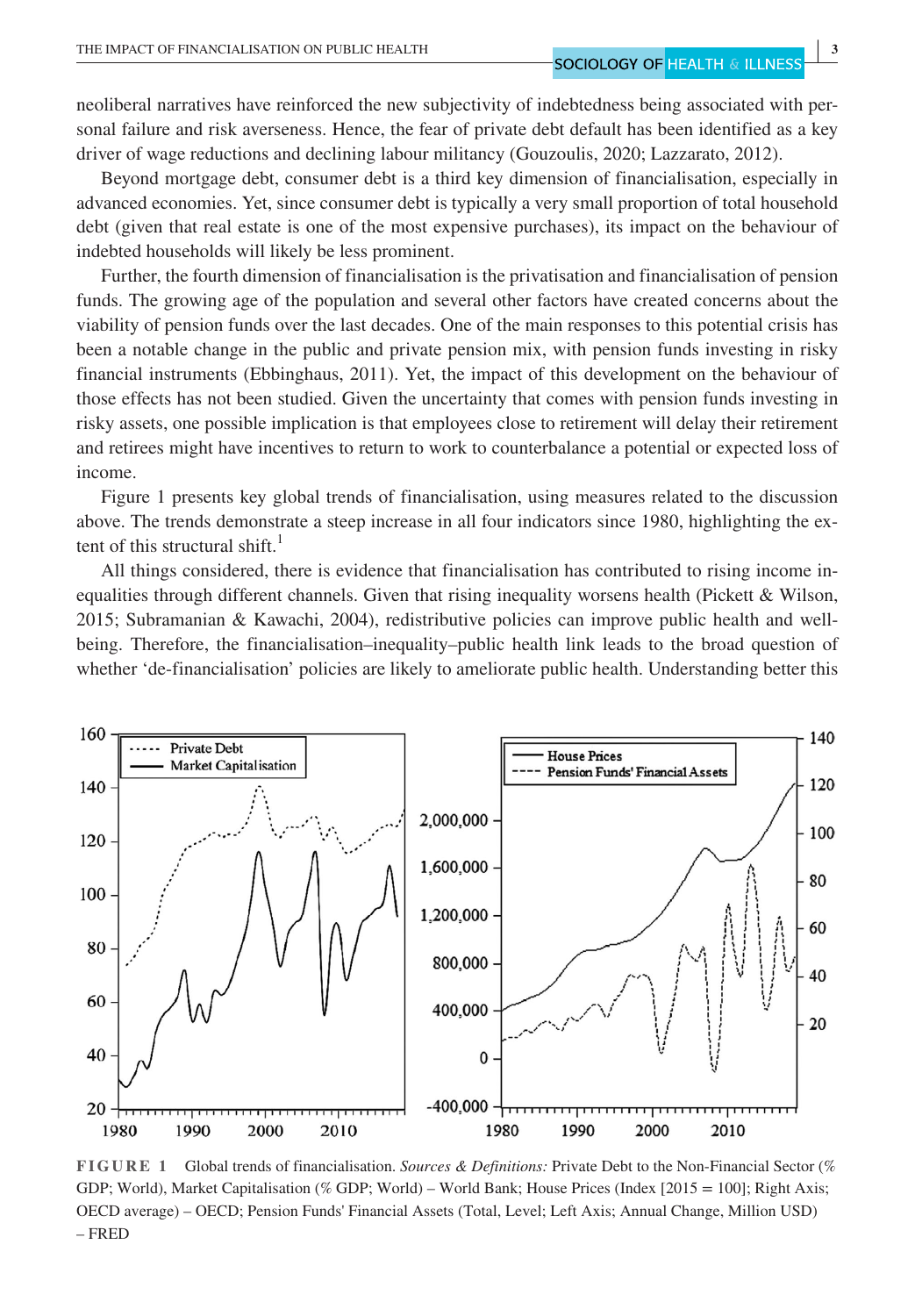nexus requires a more nuanced understanding of how financialisation not only affects income inequalities but also working and living conditions, as well as social behaviour and risk perception.

# **FINANCIALISATION, TRANSMISSIBLE DISEASES AND PUBLIC HEALTH – TOWARDS A NEW AGENDA**

Despite the world has experienced various outbreaks of transmissible diseases over the last century, the COVID-19 pandemic is the most significant public health crisis since the 1918 influenza. Contrary to SARS and MERS, the first COVID-19 vaccines have already been developed, but their roll-out remains slow with significant inequalities in their distribution, especially between the Global North and South. Thus, contagion dynamics and public health outcomes still depend crucially on the possibilities of non-pharmaceutical interventions, such as physical distancing. These, in turn, depend on social and economic conditions that are influenced by financialisation. This leads to several questions related to a country's ability to implement physical distancing measures and individuals' ability to comply. Following this intuition, the question that arises is to what extend financialisation affects physical distancing decisions and abilities across the society? If this is the case, are contagious diseases more likely to spread easier and more difficult to make the public adhere to social distancing rules in more financialised societies? Below, we highlight three key channels through which financialisation can affect social conditions related to social distancing and underline a set of open questions that emerge for public health sociologists:

First, does the mortgage debt-fuelled real estate affordability crisis lead firms and households to rent/purchase smaller workplaces and residencies? Since smaller places limit the possibilities of social distancing, do regions and cities that face such real estate crises also experience disease outbreaks that are more severe and occur more often? Regarding households, how does the rise of house/flat sharing as a form of renting affect contagious disease outbreaks, given that people who work in different workplaces live in multiple occupation properties with a common kitchen and/or bathroom? Does the fact that residencies in city centres have become unaffordable lead people to live the outskirts, thus, commute via crowded public transport that allows easier transmission of diseases? While there is a well-established literature on the housing-health nexus (Shaw, 2004; Swope & Hernández, 2019), our questions link more explicitly worsening housing conditions to the financialisation of the real estate, thus the improvement of public health to financial regulation. Utilising survey data that include information on housing conditions can offer interesting cross-regional insights into the casual relationships described above.

Second, are the effects of the fear of private debt default only limited to wage reductions or they also induce people to do extra temporary/part-time jobs while they are indebted to cover their increased financial commitments? If that is the case, how much does the fact that different people having contact with different workplaces during the day contributes to the spread of infectious diseases? Further, there is evidence that the emerging neoliberal subjectivity around private indebtedness leads to poorer subjective health behaviour and assessments as well as to stress-related mental and physical health issues (Sweet, 2018; Turunen & Hiilamo, 2014). Accordingly, do indebted employees value income more than their health and return to work while public health conditions are not appropriate yet? Given the behavioural nature of these arguments, survey data analysis and semi-structured interviews have the potential to provide fruitful insights regarding behavioural interventions.

Third, given the increased financial insecurity for older people due to pension funds' investments in risky financial assets, do we observe more people delaying their retirement or returning to work due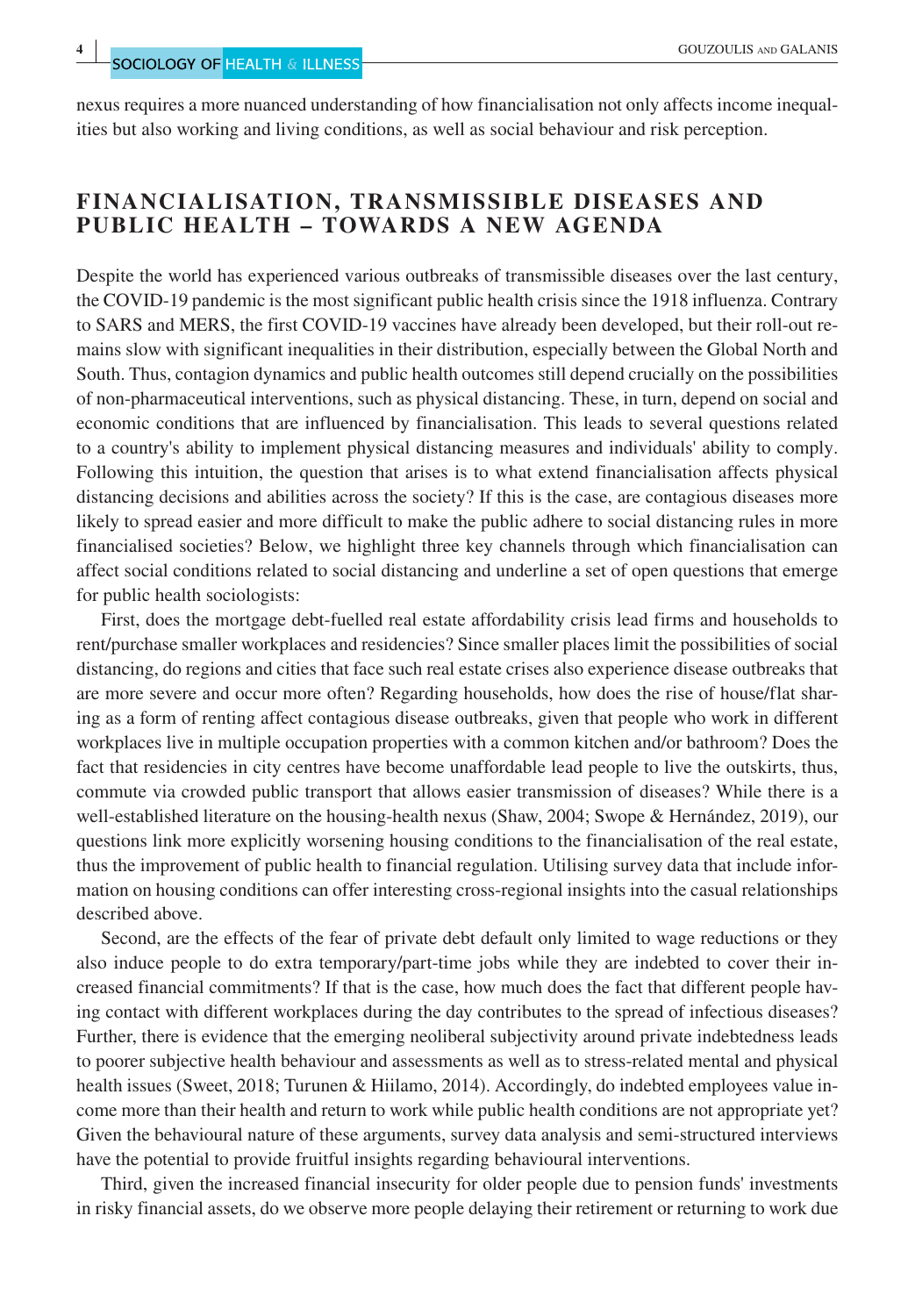to actual or expected loss of income as a consequence of these investments? If yes, and given that people over 60 years old are more vulnerable, do we observe more severe infectious disease outbreaks in societies whose pension funds are more financialised? Given that such data on employment dynamics are available for several economies (e.g. see OECD), time series and panel regression analysis would be an appropriate approach to assess this causal link.

In closing, while the study of financialisation and its social and economic implications has been a research focus across social sciences, it has been studied less in the fields focusing on the social aspects of public health. We believe that the broad questions outlined above underline links between financialisation and public health via the transformation of working, living and social conditions. Therefore, they set the research agenda for a new strand within the sociology of public health and illnesses that has the potential to offer critical policy insights. The answers to these questions would vary across countries and would be also influenced by other social, cultural and economic factors; hence, this question is the starting point for a variety of more specific questions.

# **ACKNOWLEDGEMENTS**

We are grateful to Antonio Andreoni, Adam Hanieh, Stefanos Ioannou and participants of the Open University Business School's History and Political Economy of Business and Finance (HYPE) webinar series for their valuable feedback on earlier versions. We would also like to thank two anonymous reviewers for their constructive comments that substantially improved the paper. The usual disclaimer applies.

# **AUTHOR CONTRIBUTIONS**

**Giorgos Gouzoulis:** Conceptualization (equal); Data curation (equal); Formal analysis (equal); Investigation (equal); Methodology (equal); Project administration (equal); Writing-original draft (equal); Writing-review & editing (equal). **Giorgos Galanis:** Conceptualization (equal); Data curation (equal); Formal analysis (equal); Investigation (equal); Methodology (equal); Project administration (equal); Writing-original draft (equal); Writing-review & editing (equal).

# **DATA AVAILABILITY STATEMENT**

The data used in this study are openly available at: [https://data.worldbank.org/indicator/FS.AST.PRVT.](https://data.worldbank.org/indicator/FS.AST.PRVT.GD.ZS) [GD.ZS;](https://data.worldbank.org/indicator/FS.AST.PRVT.GD.ZS) <https://data.oecd.org/price/housing-prices.htm>; [https://fred.stlouisfed.org/series/BOGZ1FL594](https://fred.stlouisfed.org/series/BOGZ1FL594090005Q) [090005Q](https://fred.stlouisfed.org/series/BOGZ1FL594090005Q).

# **ORCID**

Giorgos Gouzoulis **b** <https://orcid.org/0000-0001-6306-9556> *Giorgos Galanis* <https://orcid.org/0000-0003-4729-7174>

## **ENDNOTE**

<sup>1</sup> Pension funds' financial assets series are reported only for the US due to data availability.

# **REFERENCES**

- Aalbers, M. B., Fernandez, R., & Wijburg, G. (2020). The financialization of real estate. In P. Mader, D. Mertens, & N. van der Zwan (Eds.), *The Routledge international handbook of financialization* (pp. 200–212). Routledge.
- Bailey, S., Pierides, D., Brisley, A., Weisshaar, C., & Blakeman, T. (2019). Financialising acute kidney injury: From the practices of care to the numbers of improvement. *Sociology of Health and Illness*, 41(5), 882–899. [https://doi.](https://doi.org/10.1111/1467-9566.12868) [org/10.1111/1467-9566.12868](https://doi.org/10.1111/1467-9566.12868)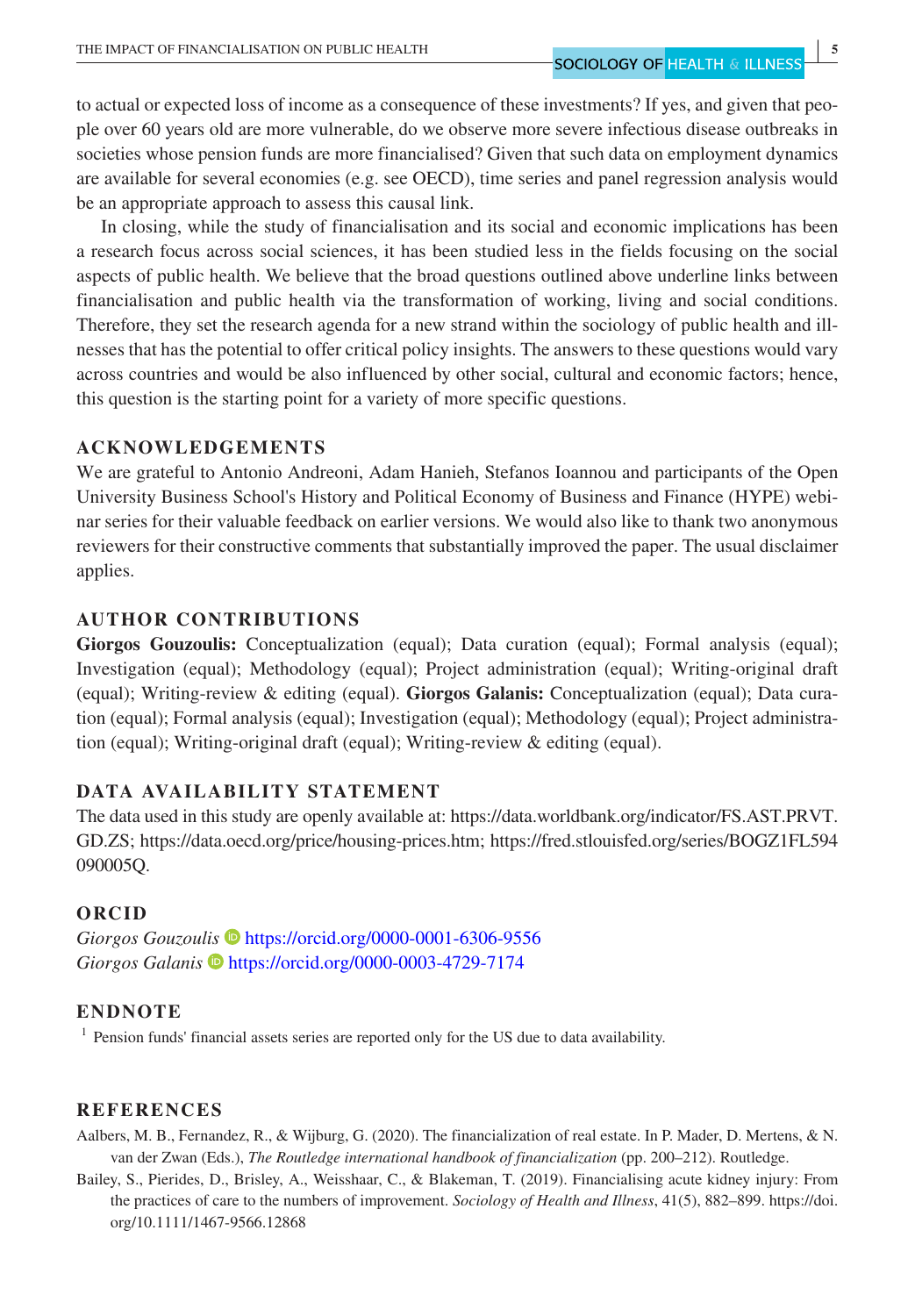- Carruthers, B. G., & Kim, J. C. (2011). The sociology of finance. *Annual Review of Sociology*, 37, 239–259. [https://doi.](https://doi.org/10.1146/annurev-soc-081309-150129) [org/10.1146/annurev-soc-081309-150129](https://doi.org/10.1146/annurev-soc-081309-150129)
- Davis, G. F., & Kim, S. (2015). Financialization of the economy. *Annual Review of Sociology*, 41, 203–221. [https://doi.](https://doi.org/10.1146/annurev-soc-073014-112402) [org/10.1146/annurev-soc-073014-112402](https://doi.org/10.1146/annurev-soc-073014-112402)
- Dwyer, R. E. (2018). Credit, debt, and inequality. *Annual Review of Sociology*, 44, 237–261. [https://doi.org/10.1146/](https://doi.org/10.1146/annurev-soc-060116-053420) [annurev-soc-060116-053420](https://doi.org/10.1146/annurev-soc-060116-053420)
- Ebbinghaus, B. (Ed.) (2011). *The varieties of pension governance*. OUP.

Epstein, G. A. (2005). *Financialization and the world economy*. Edward Elgar.

Galanis, G., & Hanieh, A. (2021). Incorporating social determinants of health into modelling of COVID-19 and other infectious diseases: A baseline socio-economic compartmental model. *Social Science & Medicine*, 274, 113794. <https://doi.org/10.1016/j.socscimed.2021.113794>

Gouzoulis, G. (2020). Finance, discipline, and the labour share in the long-run: France (1911–2010) and Sweden (1891– 2000). *British Journal of Industrial Relations*.<https://doi.org/10.1111/bjir.12576>

Hunter, B. M., & Murray, S. F. (2019). Deconstructing the financialization of healthcare. *Development and Change*, 50(5), 1263–1287. <https://doi.org/10.1111/dech.12517>

- Keister, L. A. (2002). Financial markets, money, and banking. *Annual Review of Sociology*, 28(1), 39–61. [https://doi.](https://doi.org/10.1146/annurev.soc.28.110601.140836) [org/10.1146/annurev.soc.28.110601.140836](https://doi.org/10.1146/annurev.soc.28.110601.140836)
- Kohl, S. (2020). Too much mortgage debt? The effect of housing financialization on housing supply and residential capital formation. *Socio-Economic Review*. <https://doi.org/10.1093/ser/mwaa030>
- Krippner, G. R. (2005). The financialization of the American economy. *Socio-Economic Review*, 3, 173–208. [https://](https://doi.org/10.1093/SER/mwi008) [doi.org/10.1093/SER/mwi008](https://doi.org/10.1093/SER/mwi008)
- Lazonick, W., & O'Sullivan, M. (2000). Maximizing shareholder value, a new ideology for corporate governance. *Economy and Society*, 29(1), 13–35. <https://doi.org/10.1080/030851400360541>
- Lazzarato, M. (2012). *The making of the indebted man*. Semiotext(e).
- Lin, K. H., & Tomaskovic-Devey, D. (2013). Financialization and US income inequality, 1970–2008. *American Journal of Sociology*, 118(5), 1284–1329.<https://doi.org/10.1086/669499>
- Llewellyn, S., Begkos, C., Ellwood, S., & Mellingwood, C. (2020). Public value and pricing in English hospitals: Value creation or value extraction? *Critical Perspectives on Accounting*, 102247. [https://doi.org/10.1016/j.](https://doi.org/10.1016/j.cpa.2020.102247) [cpa.2020.102247](https://doi.org/10.1016/j.cpa.2020.102247)
- Marmot, M., Friel, S., Bell, R., Houweling, T. A., & Taylor, S. (2008). Closing the gap in a generation: Health equity through action on the social determinants of health. *Lancet*, 372(9650), 1661–1669. [https://doi.org/10.1016/S0140](https://doi.org/10.1016/S0140-6736(08)61690-6) [-6736\(08\)61690-6](https://doi.org/10.1016/S0140-6736(08)61690-6)
- Martin, R. (2002). *Financialization of daily life*. Temple University Press.
- Navarro, V. (2007). *Neoliberalism, globalization, and inequalities: Consequences for health and quality of life*. Baywood Publishers.
- Orhangazi, Ö. (2008). Financialisation and capital accumulation in the non-financial corporate sector: A theoretical and empirical investigation on the US economy: 1973–2003. *Cambridge Journal of Economics*, 32(6), 863–886. [https://doi.org/10.1093/cje/ben009.](https://doi.org/10.1093/cje/ben009)
- Pickett, K. E., & Wilson, R. G. (2015). Income inequality and health: A causal review. *Social Science & Medicine*, 128, 316–326. <https://doi.org/10.1016/j.socscimed.2014.12.031>
- Rowe, R., & Stephenson, N. (2016). Speculating on health: Public health meets finance in 'health impact bonds'. *Sociology of Health and Illness*, 38, 1203–1216. <https://doi.org/10.1111/1467-9566.12450>
- Schrecker, T. (2016). Neoliberalism and health: The linkages and the dangers. *Sociology Compass*, 10, 952–971. [https://](https://doi.org/10.1111/soc4.12408) [doi.org/10.1111/soc4.12408](https://doi.org/10.1111/soc4.12408)
- Shaw, M. (2004). Housing and public health. *Annual Review of Public Health*, 25, 397–418. [https://doi.org/10.1146/](https://doi.org/10.1146/annurev.publhealth.25.101802.123036) [annurev.publhealth.25.101802.123036](https://doi.org/10.1146/annurev.publhealth.25.101802.123036)
- Sparke, M. (2017). Austerity and the embodiment of neoliberalism as ill-health: Towards a theory of biological subcitizenship. *Social Science and Medicine*, 187, 287–295. <https://doi.org/10.1016/j.socscimed.2016.12.027>
- Stein, F., & Sridhar, D. (2018). The financialisation of global health. *Wellcome Open Research*, 3, 17. [https://doi.](https://doi.org/10.12688/wellcomeopenres.13885.1) [org/10.12688/wellcomeopenres.13885.1](https://doi.org/10.12688/wellcomeopenres.13885.1).
- Stockhammer, E. (2017). Determinants of the wage share: A panel analysis of advanced and developing economies. *British Journal of Industrial Relations*, 55, 3–33.<https://doi.org/10.1111/bjir.12165>